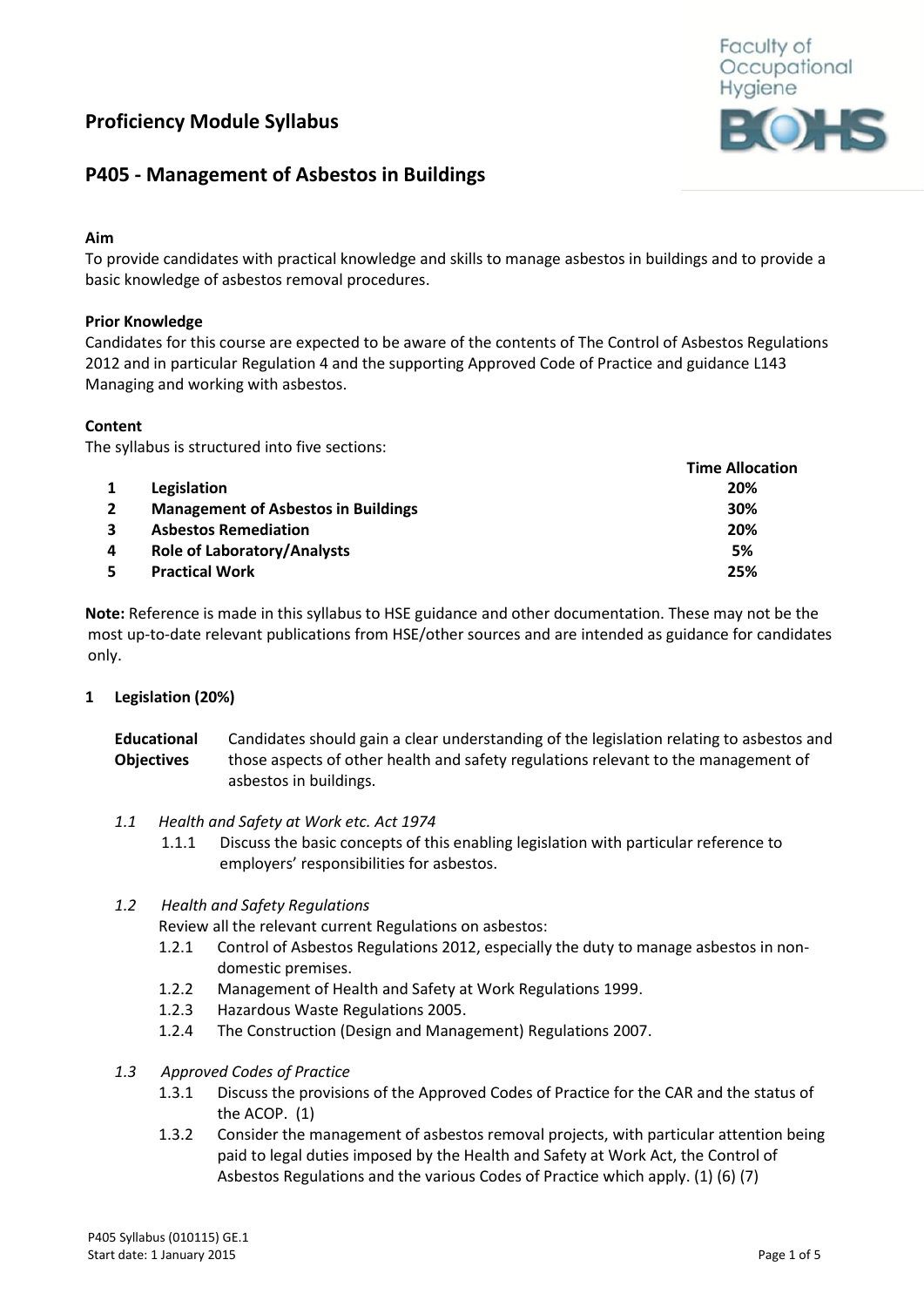## *1.4 Health Effects of Asbestos*

1.4.1 Describe the full range of health effects ranging from the benign (pleural plaques) to the terminal (mesothelioma) in the light of results from epidemiological studies carried out on asbestos workers.

## **2 Management of Asbestos in Buildings (30%)**

**Educational Objectives** Candidates should be able to identify the main types of asbestos materials in buildings, the appropriate means of recording their locations, and be fully aware of the procedures and methods for the prevention of future damage to asbestos-containing materials. Candidates should be able to develop an action plan on the basis of survey information and properly manage the asbestos that is remaining in the premises by suitable schemes.

## *2.1 Types and Uses of Asbestos in Buildings*

- 2.1.1 Use the HSE (2) and/or the DETR (3) as a primary source of information on products and their locations in buildings.
- 2.1.2 Explain the physical and chemical properties of asbestos which have determined the use to which it has been put by industry.
- 2.1.3 Discuss the three types of asbestos which have found significant commercial use (amosite, chrysotile and crocidolite) in relation to sprayed and thermal insulation, insulating boards, coatings, cement products and other reinforced products (e.g. vinyl tiles, roofing felts) commonly used in building construction.
- 2.1.4 Discuss the uses and composition of other asbestos products likely to be used or found inside buildings on plant, machinery or domestic appliances (e.g. textiles, friction materials, seals, gaskets etc.).
- 2.1.5 Describe the use and occurrence of the other types of asbestos particularly as possible contaminants in other minerals.

#### *2.2 Recording and Labelling*

2.2.1 Outline the need for systems of recording and labelling asbestos identified as being present in buildings and the procedures for preventing damage to asbestos-containing materials.

#### *2.3 Reporting and Management Plan*

2.3.1 Conversion of asbestos survey report data into a proper working asbestos register with action plan and programmed reviewing. Full understanding of the principles and practice of material and priority assessments.

#### *2.4 Asbestos Register*

2.4.1 Emphasise the need for the maintenance of asbestos registers and the use of all management actions to minimise exposure to asbestos in buildings, including permits to work to control the work of sub-contractors/maintenance operatives.

#### **3 Asbestos Remediation (20%)**

**Educational Objectives** Candidates should be thoroughly familiar with current good practice for asbestos remediation, including encapsulation, sealing and removal operations and should be able to identify examples of poor working procedures in practical situations.

#### *3.1 Preparation*

- 3.1.1 Discuss the steps required in a job specification, preparation of a plan of work by the contractor, tender evaluation and the various roles required under the CDM Regulations for management of the site.
- 3.1.2 Include health and safety aspects including emergency procedures. (1) (5)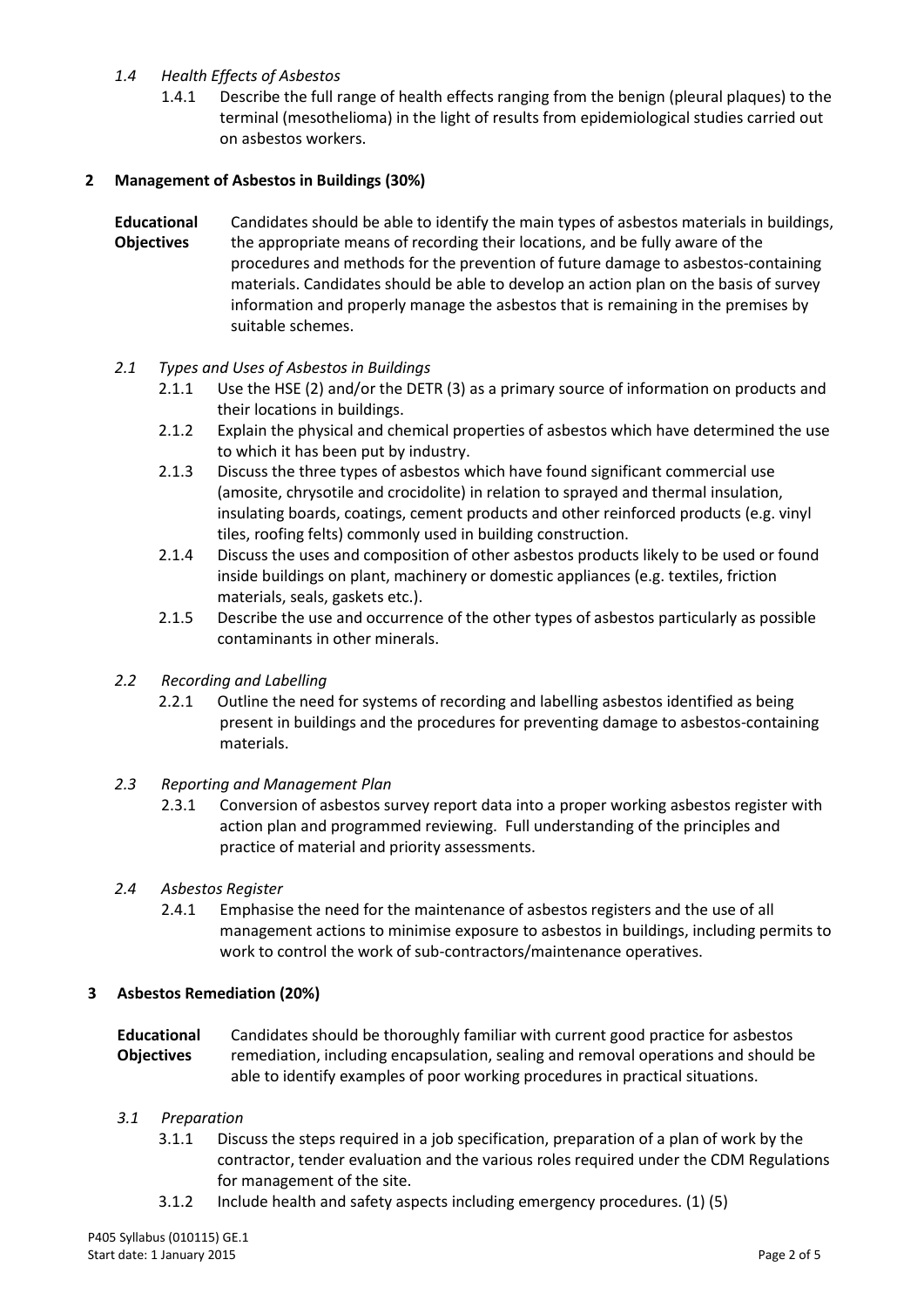## *3.2 Enclosures*

With reference to HSE Guidance Notes (6) and Approved Codes of Practice (1), describe with practical examples the following:

- 3.2.1 Correct principles of design, erection, and operation of an enclosure for asbestos removal.
- 3.2.2 Methods of enclosure examination and the documentation associated with the enclosure.
- 3.2.3 Correct facilities and procedures for entry, exit and decontamination.
- 3.2.4 The use of negative pressure monitors.
- 3.2.5 Use of secondary enclosures.

#### *3.3 Remediation Measures*

With reference to HSE Guidance Notes (6) and Approved Codes of Practice (1), describe with practical examples the following:

- 3.3.1 Techniques for encapsulation of asbestos-containing materials.
- 3.3.2 Techniques for sealing asbestos-containing materials.
- *3.4 Removal Procedures*
	- 3.4.1 Describe the various control measures available to a remediation company to ensure that asbestos waste is fully contained, and dust levels are kept as low as is reasonably practicable inside the enclosure. (6)
- *3.5 Waste Removal*
	- 3.5.1 Describe the requirements for removal, storage and disposal of waste from an enclosure. (1) (6) (7)

#### **4 Role of the Laboratory/Analyst (5%)**

**Educational Objectives** Candidates should be able to understand the role of the analyst, air monitoring techniques and the four-stage clearance procedure.

- *4.1 Role of Analyst*
	- 4.1.1 Describe the role of the analyst as a competent person/consultant. (9)
	- 4.1.2 Understand the requirements for quality management systems in accordance with ISO17025 (8) and accreditation by UKAS.

#### *4.2 Air Monitoring and Other Techniques*

- 4.2.1 Identify the various stages where air monitoring must be employed and discuss other inspection techniques such as the dust lamp, smoke tubes, negative pressure monitors which are also useful for checking of the effectiveness of the work and the control measures. (1) (6) (9)
- 4.2.2 Discuss the qualitative and quantitative limitations of microscopy methods for counting asbestos fibres. (9)

#### *4.3 Four- Stage Clearance Procedure and Testing of Enclosures*

4.3.1 Discuss all of the essential requirements of four- stage clearance procedure, clearance testing and reoccupation certification for an asbestos enclosure and the decontamination unit. (1) (9)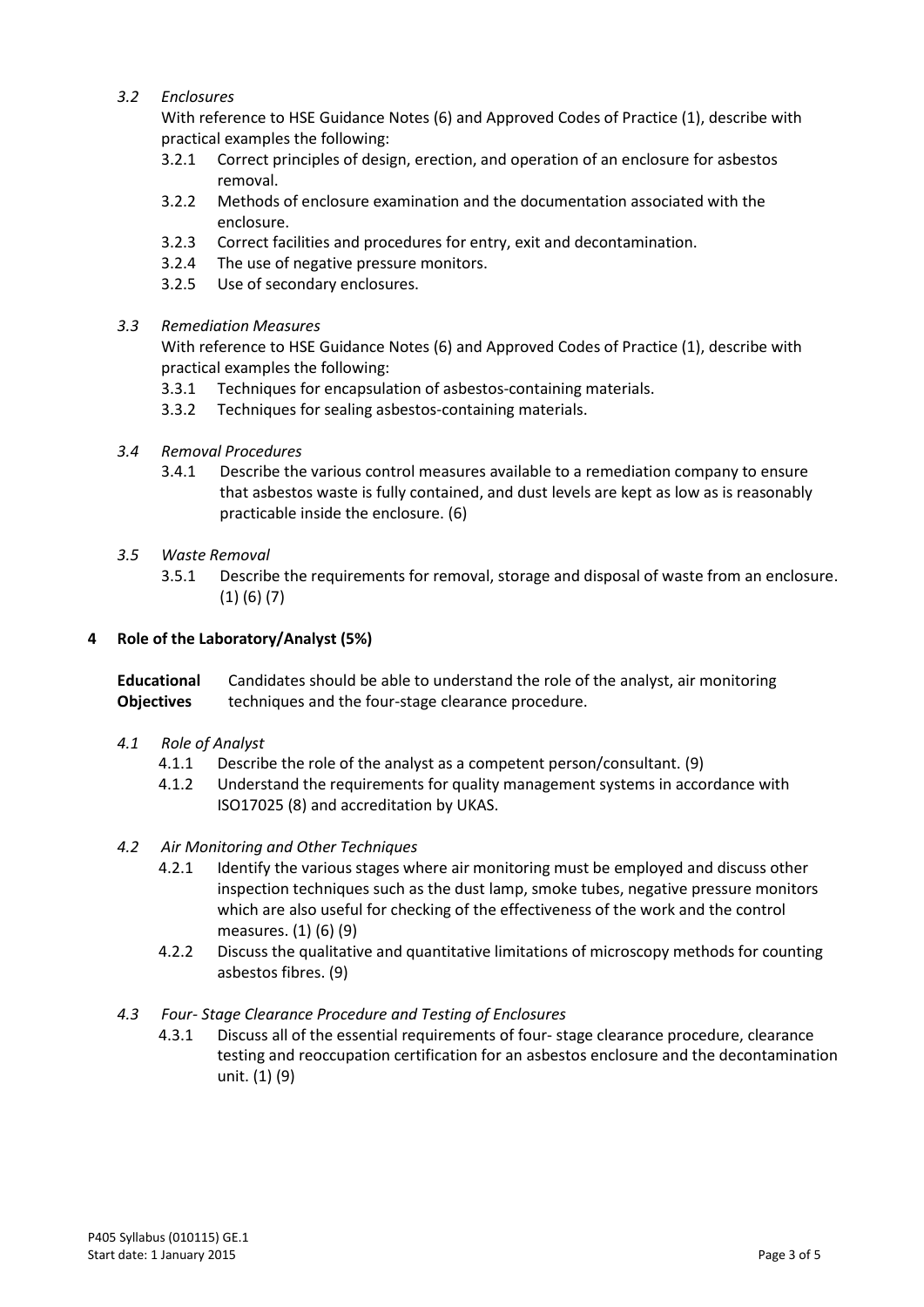## **5 Practical Work (25%)**

- **Educational Objectives** Candidates should be able to convert survey data into a building management action plan, carry out a thorough appraisal of contractor documentation and methods, and appreciate the pressures and demands on various parties during an asbestos removal project.
- *5.1 Pre-start and post remediation Inspections (20%)*
	- 5.1.1 Understand how to carry out inspections of an enclosure and hygiene unit both prior to works and post remediation.
	- 5.1.2 This should include smoke testing, checks on paperwork and method statements.
- *5.2 Role Playing (10%)*
	- 5.2.1 Understand the roles played by the various parties including the client, contractor's contract manager and supervisor, HSE Inspector/EHO, analyst and TU representative, etc.
- 5.3 *Method Statement (40%)*
	- 5.3.1 Be able to assess the components of method statements that have been submitted by a contractor for a project.
	- 5.3.2 Be able to offer appropriate advice.
- 5.4 *Survey and Action Plan (30%)*
	- 5.4.1 Be able to convert survey data into an action plan.
	- 5.4.2 This must include detailed understanding of the principles and application of material and priority assessments.

#### **Relevant Documents**

- (1) L143 (2013) Managing and working with asbestos. Control of Asbestos Regulations 2012, Approved Code of Practice and guidance
- (2) HSG264 (2012) Asbestos: The survey guide
- (3) Asbestos and man-made mineral fibres in buildings: Practical Guidance, Thomas Telford DETR (1999)
- (4) Managing asbestos in buildings: A brief guide (2012) INDG223(rev5)
- (5) L144 (2007) Managing health and safety in construction, Construction (Design and Management) Regulations (2007), Approved Code of Practice
- (6) HSG247 (2006) Asbestos: The licensed contractors' guide
- (7) HSG 210 (2012) Asbestos Essentials
- (8) ISO 17025 (2005) General requirements for the competence of testing and calibration laboratories
- (9) HS248 (2005) Asbestos: The analysts guide for sampling, analysis and clearance procedures

#### **Course Length**

This course will require approximately 24 hours of study time, of which at least 18 hours will be taught and 6 hours will be independent (in the candidates' own time).

#### **Examinations**

Candidates are required to pass two written examinations to be awarded the module.

## **A Written Theory Examination**

This is a closed-book examination comprising 40 short-answer questions to be answered in two hours. The examination covers sections 1 to 4 of the syllabus in proportion to the time allocation given on the front page the syllabus. The examination is overseen by a BOHS invigilator.